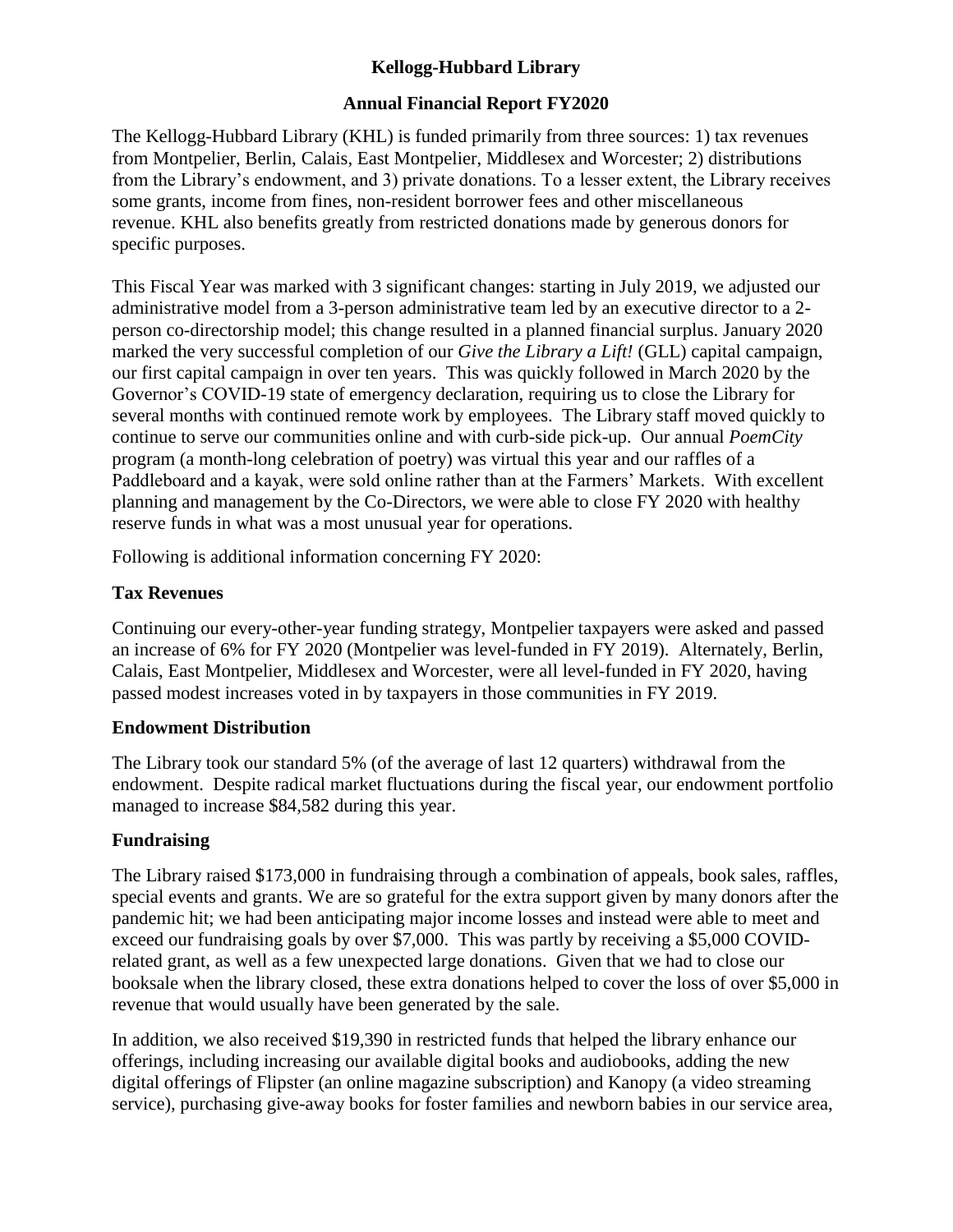### **Annual Financial Report FY2020**

and more.

#### **Building/Occupancy**

The *Give the Library a Lift*! capital campaign funded the start of several large building projects, most notably the upgrade and modernization of our 45-year-old elevator. We were also able to complete the restoration of all the Library's historic windows this year, as well as install a new A/C unit in our Hayes Room meeting room space on the main floor. The Library's historic building is a treasured resource for Montpelier, though an ongoing challenge to maintain and afford. As an independent nonprofit, we are responsible for all repairs and maintenance ourselves, from snow shoveling to landscaping, cleaning to plumbing, maintaining systems (elevator, fire alarms, sprinklers, etc.) to properly insuring our assets. It takes a good portion of our annual budget to just keep up with the ongoing maintenance. This is one of the reasons we recently set target balances for several of our reserve funds, including the Occupancy Reserve and a plan to achieve the targets.

In FY 2020, we were also able to install automatic door openers to our two basement doors (accessible from the elevator), install a new water fountain (paid for by a donor), upgrade our East Montpelier room by adding soundproofing and redoing the floors (paid for by a donor), convert this basement space into a kid-friendly after-school space (paid for by a donor), refinish the basement floor in the landing area, soundproof one of our  $2<sup>nd</sup>$  floor office spaces, repair some window issues, replace the batteries in our fire alarm panel, fix the granite benches outside, and much, much more! We were also able to purchase and install a self-checkout kiosk, which will help reduce wait times at the desk and give patrons the option of managing their own check-outs.

## **End of Year**

As mentioned before, we had a planned surplus of \$32,000 due to the change in our administrative model. When the pandemic hit, we were anticipating that we might face some dramatic income losses in the final quarter of our fiscal year, and we adjusted course immediately. We also had some natural expense reductions due to the closure of our building and the limitations of service because of the pandemic. The Library was able to maintain all our regular staff throughout the pandemic, though we did have some attrition as one staff member moved out of state and another took a different job. Due to the generosity of donors and an abundance of caution on spending, we ended the year with a positive net result of \$51,218. This equates to a 5.5% surplus, beyond the savings we were anticipating, which we will use to fund a Technology and Innovation reserve fund and increase our Cash Flow reserves. This year, the Board set goals for our reserve funds to help ensure the financial stability and security of the organization in the years ahead.

We are incredibly grateful to our donors who continued to support us after the pandemic hit and who contributed to our incredibly successful *Give the Library a Lift!* fund. Our donors continue to ensure the Library will continue to be a viable and beautiful community resource for generations to come.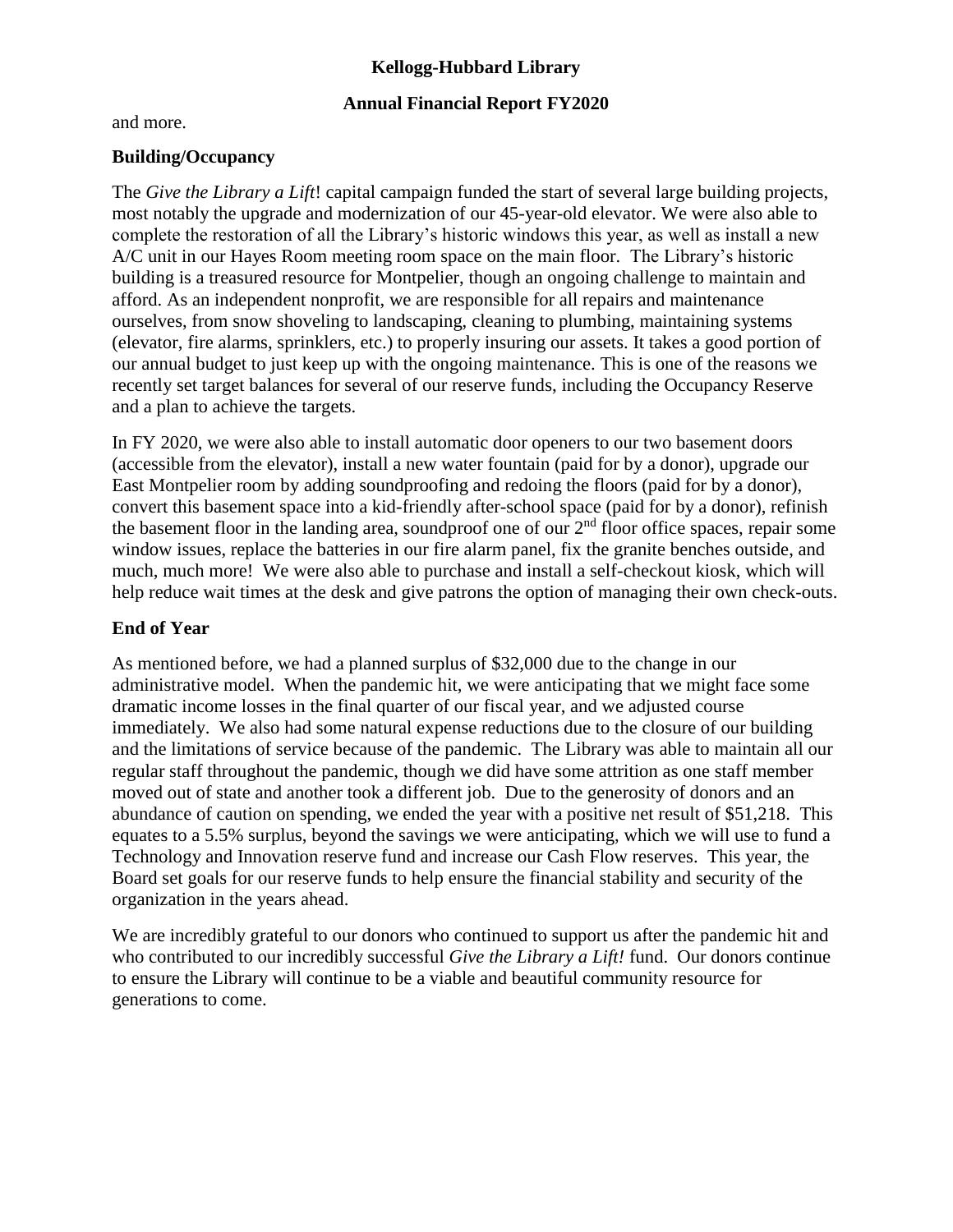### **Annual Financial Report FY2020**



## **Graphic Representations of Operating Revenue and Expenditures**